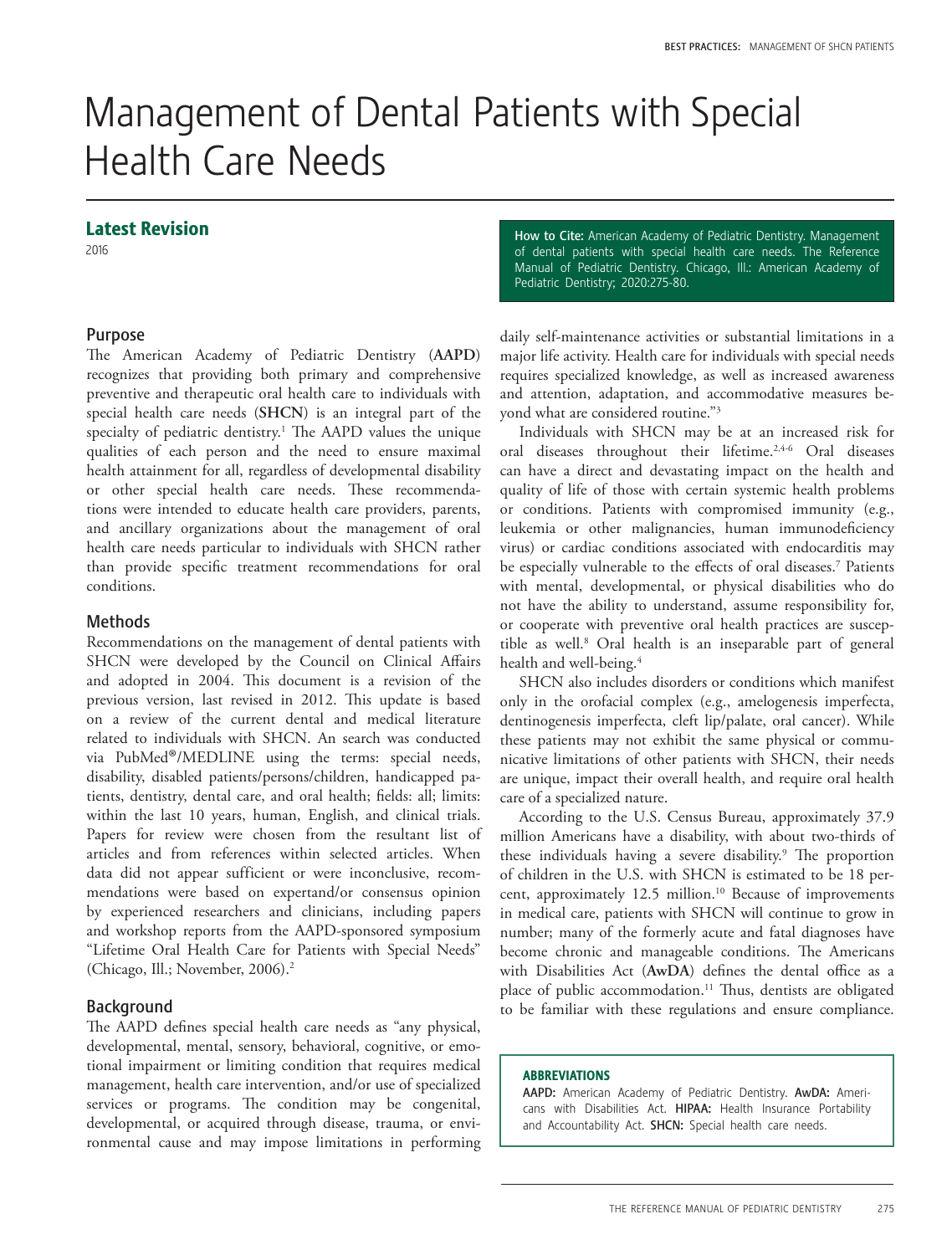Failure to accommodate patients with SHCN could be considered discrimination and a violation of federal and/or state law. Regulations require practitioners to provide physical access to an office (e.g., wheelchair ramps, disabled-parking spaces); however, individuals with SHCN can face many barriers to obtaining oral health care.

Families with SHCN children experience much higher expenditures than required for healthy children. Because of the unmet dental care needs of individuals with SHCN, emphasis on a dental home and comprehensive, coordinated services should be established.<sup>11,12</sup> Optimal health of children is more likely to be achieved with access to comprehensive health care benefits.13 Financing and reimbursement have been cited as common barriers for medically necessary oral health care.<sup>14,15</sup> Insurance plays an important role for families with children who have SHCN, but it still provides incomplete protection.<sup>16-18</sup> Furthermore, as children with disabilities reach adult-hood, health insurance coverage may be restricted.<sup>17,19,20</sup>

Many individuals with SHCN rely on government funding to pay for medical and dental care and lack adequate access to private insurance for health care services.19 Lack of preventive and timely therapeutic care may increase the need for costly care and exacerbate systemic health issues.10

Nonfinancial barriers such as language and psychosocial, structural, and cultural considerations may interfere with access to oral health care.18 Effective communication is essential and, for hearing impaired patients/parents, can be accomplished through a variety of methods including interpreters, written materials, and lip-reading. Psychosocial factors associated with access for patients with SHCN include oral health beliefs, norms of caregiver responsibility, and past dental experience of the caregiver. Structural barriers include transportation, school absence policies, discriminatory treatment, and difficulty locating providers who accept Medicaid.<sup>14</sup> Community-based health services, with educational and social programs, may assist dentists and their patients with SHCN.21

Priorities and attitudes can serve as impediments to oral care. Parental and physician lack of awareness and knowledge may hinder an individual with SHCN from seeking preventive dental care.<sup>22</sup> Other health conditions may seem more important than dental health, especially when the relationship between oral health and general health is not well understood.<sup>23</sup> Persons with SHCN patients may express a greater level of anxiety about dental care than those without a disability, which may adversely impact the frequency of dental visits and, subsequently, oral health.<sup>24</sup>

Pediatric dentists are concerned about decreased access to oral health care for patients with SHCN as they transition beyond the age of majority.25 Finding a dental home for non-pediatric SHCN patients could be challenging. Pediatric hospitals, by imposing age restrictions, can create another barrier to care for these patients. This presents difficulties for pediatric dentists providing care to adult SHCN patients who have not yet transitioned to adult primary care. Some pediatric hospitals require dentists to be board certified, thus making

it difficult for general dentists to obtain hospital privileges. Outpatient surgery centers and in office general anesthesia may be alternatives, although they may not be appropriate to treat patients with special needs due to medical complexity.26

Transitioning to a dentist who is knowledgeable and comfortable with adult oral health care needs often is difficult due to a lack of trained providers willing to accept the responsibility of caring for  $\text{SHCN}$  patients.<sup>27,28</sup> It should be noted that the Commission on Dental Accreditation of the American Dental Association introduced an accreditation standard requiring dental schools to ensure that curricular efforts are focused on educating their students on how to assess treatment needs of patients with SHCN.<sup>29,30</sup>

# Recommendations

# **Scheduling appointments**

The parent's/patient's initial contact with the dental practice allows both parties an opportunity to address the child's primary oral health needs and to confirm the appropriateness of scheduling an appointment with that particular practitioner. Along with the child's name, age, and chief complaint, the receptionist should determine the presence and nature of any SHCN and, when appropriate, the name(s) of the child's medical care provider(s). The office staff, under the guidance of the dentist, should determine the need for an increased length of appointment and/or additional auxiliary staff in order to accommodate the patient in an effective and efficient manner. The need for increased dentist and team time as well as customized services should be documented so the office staff is prepared to accommodate the patient's unique circumstances at each subsequent visit.<sup>31</sup>

When scheduling patients with SHCN, it is imperative that the dentist be familiar and comply with Health Insurance Portability and Accountability Act (**HIPAA**) and AwDA regulations applicable to dental practices.32 HIPAA insures that the patient's privacy is protected and AwDA prevents discrimination on the basis of a disability.

## **Dental home**

Patients with SHCN who have a dental home<sup>33</sup> are more likely to receive appropriate preventive and routine care. The dental home provides an opportunity to implement individualized preventive oral health practices and reduces the child's risk of preventable dental/oral disease.

When patients with SHCN reach adulthood, their oral health care needs may extend beyond the scope of the pediatric dentist's training. It is important to educate and prepare the patient and parent on the value of transitioning to a dentist who is knowledgeable in adult oral health needs. At a time agreed upon by the patient, parent, and pediatric dentist, the patient should be transitioned to a dentist knowledgeable and comfortable with managing that patient's specific health care needs. In cases where this is not possible or desired, the dental home can remain with the pediatric dentist and appropriate referrals for specialized dental care should be recommended when needed.<sup>34</sup>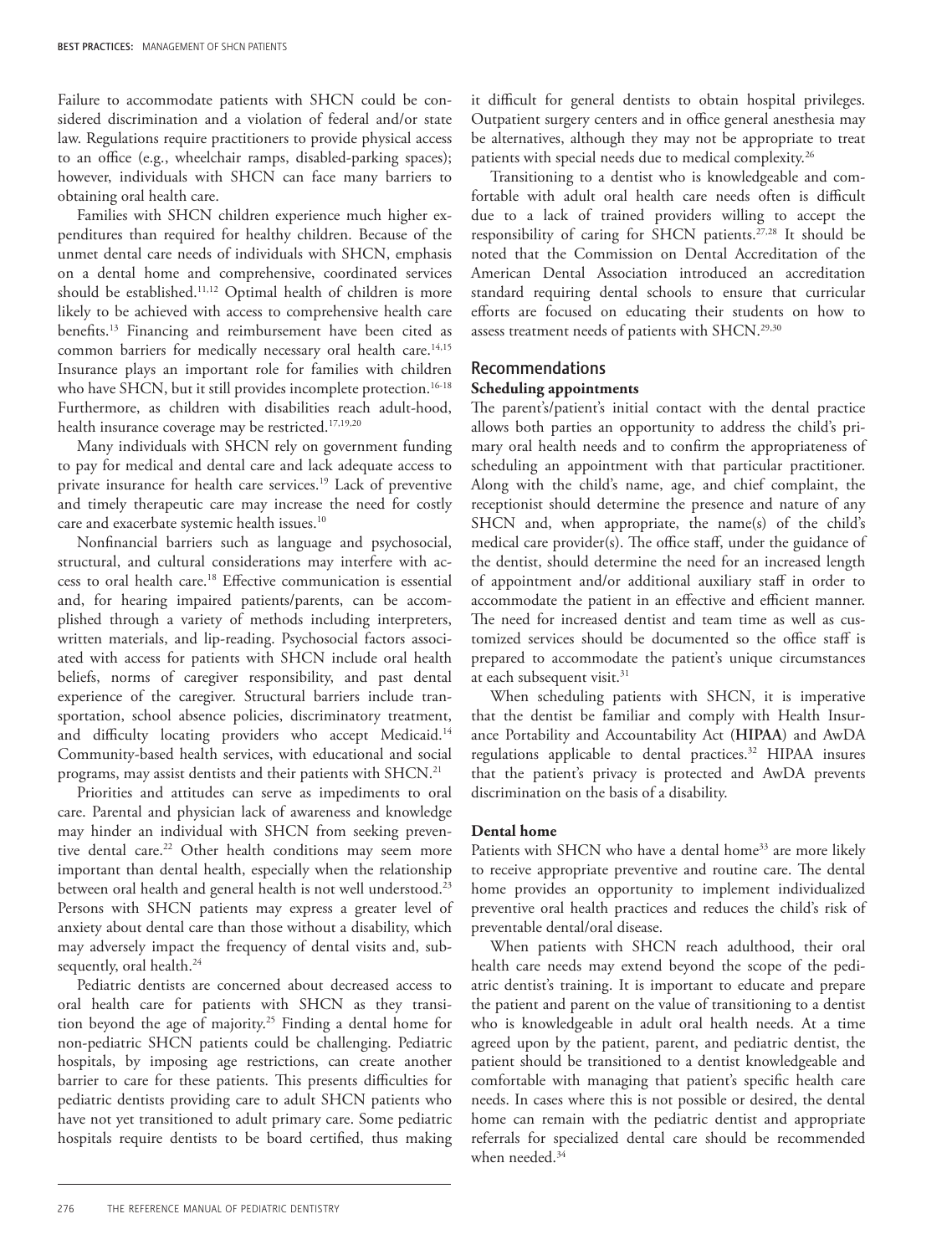## **Patient assessment**

Familiarity with the patient's medical history is essential to decreasing the risk of aggravating a medical condition while rendering dental care. An accurate, comprehensive, and up-todate medical history is necessary for correct diagnosis and effective treatment planning. Information regarding the chief complaint, history of present illness, medical conditions and/ or illnesses, medical care providers, hospitalizations/surgeries, anesthetic experiences, current medications, allergies/ sensitivities, immunization status, review of systems, family and social histories, and thorough dental history should be obtained.35 As many children with SHCN may have sensory issues that can make the dental experience challenging, the dentist should include such considerations during the history intake and be prepared to modify the traditional delivery of dental care to address the child's unique needs. If the patient/ parent is unable to provide accurate information, consultation with the caregiver or with the patient's physician may be required.

At each patient visit, the history should be consulted and updated. Recent medical attention for illness or injury, newly diagnosed medical conditions, and changes in medications should be documented. A written update should be obtained at each recall visit. Significant medical conditions should be identified in a conspicuous yet confidential manner in the patient's record.

Comprehensive head, neck, and oral examinations should be completed on all patients. A caries-risk assessment should be performed.36 Caries-risk assessment provides a means of classifying caries risk at a point in time and, therefore, should be applied periodically to assess changes in an individual's risk status. The examination also should include assessments of trauma and periodontal risk. An individualized preventive program, including a dental recall schedule, should be recommended after evaluation of the patient's caries risk, oral health needs, and abilities.

A summary of the oral findings and specific treatment recommendations should be provided to the patient and parent/ caregiver. When appropriate, the patient's other care providers (e.g., physicians, nurses, social workers) should be informed of any significant findings.

# **Medical consultations**

The dentist should coordinate care via consultation with the patient's other care providers. When appropriate, the physician should be consulted regarding medications, sedation, general anesthesia, and special restrictions or preparations that may be required to ensure the safe delivery of oral health care. The dentist and staff always should be prepared to manage a medical emergency.

## **Patient communication**

When treating patients with SHCN, similar to any other child, developmentally-appropriate communication is critical. Often, information provided by a parent or caregiver prior to the

patient's visit can assist greatly in preparation for the appointment.8 An attempt should be made to communicate directly with the patient and, when indicated, to supplement communication with gestures and augmentive methods of communication during the provision of dental care. A patient who does not communicate verbally may communicate in a variety of non-traditional ways. At times, a parent, family member, or caretaker may need to be present to facilitate communication and/or provide information that the patient cannot. According to the requirements of the AwDA, if attempts to communicate with a patient with SHCN/parent are unsuccessful because of a disability such as impaired hearing, the dentist must work with those individuals to establish an effective means of communications.<sup>11</sup>

## **Planning dental treatment**

The process of developing a dental treatment plan typically progresses through several steps. Before a treatment plan can be developed and presented to the patient and/or caregiver, information regarding medical, physical, psychological, social, behavioral, and dental histories must be gathered<sup>37</sup> and clinical examination and any additional diagnostic procedures completed.

## **Informed consent**

All patients must be able to provide signed informed consent for dental treatment or have someone present who legally can provide this service for them. Informed consent/assent must comply with state laws and, when applicable, institutional requirements. Informed consent should be well documented in the dental record through a signed and witnessed form.<sup>38</sup>

## **Behavior guidance**

Behavior guidance of the patient with SHCN can be challenging. Because of dental anxiety or a lack of understanding of dental care, children with disabilities may exhibit resistant behaviors. These behaviors can interfere with the safe delivery of dental treatment. With the parent/caregiver's assistance, most patients with physical and mental disabilities can be managed in the dental office. Protective stabilization can be helpful in patients for whom traditional behavior guidance techniques are not adequate.<sup>39</sup> When protective stabilization is not feasible or effective, sedation or general anesthesia is the behavioral guidance armamentarium of choice. When in-office sedation/ general anesthesia is not feasible or effective, an out-patient surgical care facility might be necessary.

#### **Preventive strategies**

Individuals with SHCN may be at increased risk for oral diseases; these diseases further jeopardize the patient's health.<sup>3</sup> Education of parents/caregivers is critical for ensuring appropriate and regular supervision of daily oral hygiene. The team of dental professionals should develop an individualized oral hygiene program that takes into account the unique disability of the patient. Brushing with a fluoridated dentifrice twice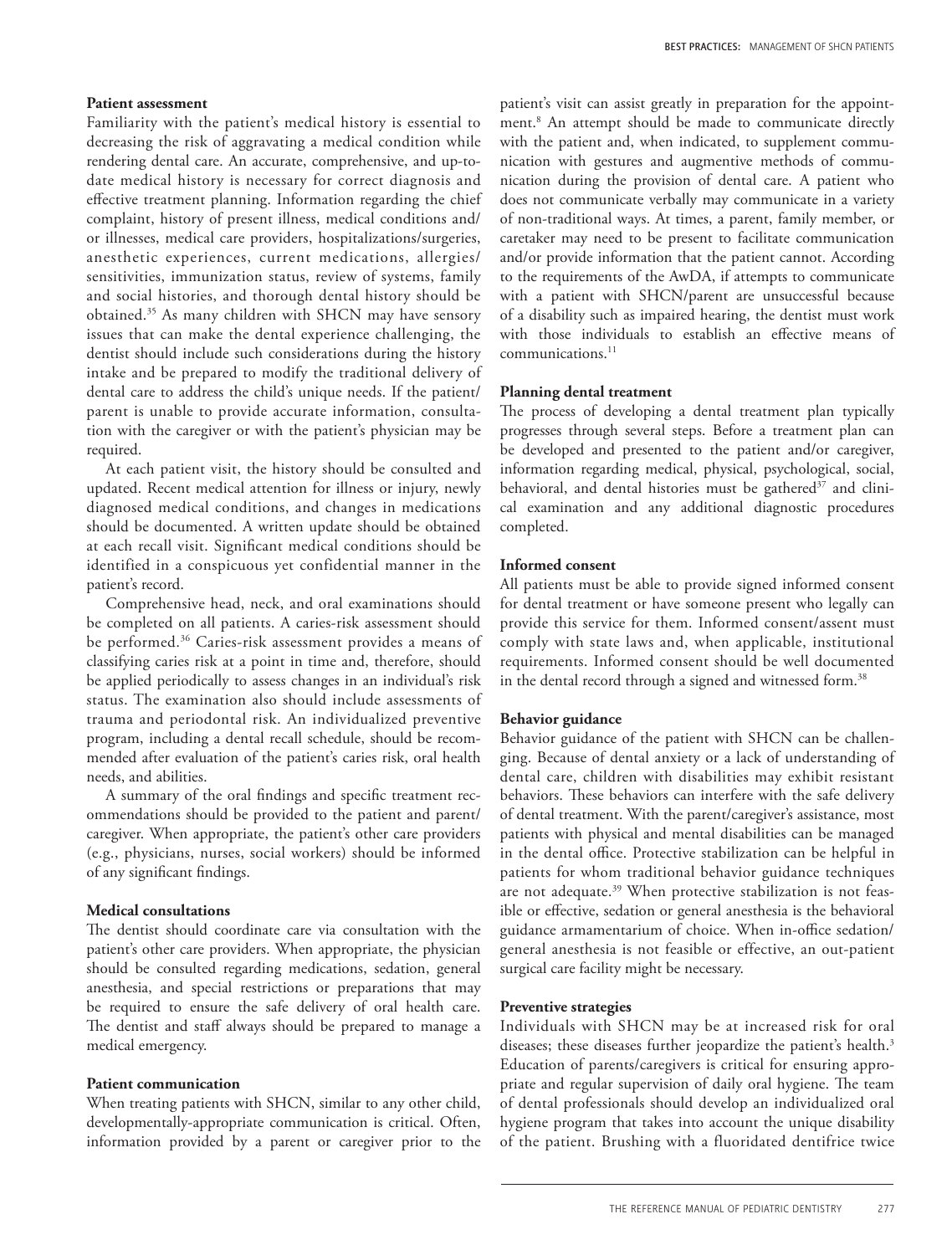daily should be emphasized to help prevent caries and gingivitis. If a patient's sensory issues cause the taste or texture of fluoridated toothpaste to be intolerable, a fluoridated mouth rinse may be applied with the toothbrush. Toothbrushes can be modified to enable individuals with physical disabilities to brush their own teeth. Electric toothbrushes and floss holders may improve patient compliance. Caregivers should provide the appropriate oral care when the patient is unable to do so adequately.

A non-cariogenic diet should be discussed for long term prevention of dental disease.<sup>40</sup> When a diet rich in carbohydrates is medically necessary (e.g., to increase weight gain), the dentist should provide strategies to mitigate the caries risk by altering frequency of and/or increasing preventive measures. As well, other oral side effects (e.g., xerostomia, gingival overgrowth) of medications should be reviewed.

Patients with SHCN may benefit from sealants. Sealants reduce the risk of caries in susceptible pits and fissures of primary and permanent teeth.<sup>41</sup> Topical fluorides may be indicated when caries risk is increased.<sup>42</sup> Interim therapeutic restoration  $(ITR)$ ,<sup>43</sup> using materials such as glass ionomers that release fluoride, may be useful as both preventive and therapeutic approaches in patients with SHCN.<sup>41</sup> In cases of gingivitis and periodontal disease, chlorhexidine mouth rinse may be useful. For patients who might swallow a rinse, a toothbrush can be used to apply the chlorhexidine. Patients having severe dental disease may need to be seen every two to three months or more often if indicated. Those patients with progressive periodontal disease should be referred to a periodontist for evaluation and treatment.

Preventive strategies for patients with SHCN should address traumatic injuries. This would include anticipatory guidance about risk of trauma (e.g., with seizure disorders or motor skills/coordination deficits), mouthguard fabrication, and what to do if dentoalveolar trauma occurs. Additionally, children with SHCN are more likely to be victims of physical abuse, sexual abuse, and neglect when compared to children without disabilities.<sup>44</sup> Craniofacial, head, face, and neck injuries occur in more than half of the cases of child abuse.45 Because of this incidence, dentists need to be aware of signs of abuse and mandated reporting procedures.<sup>44,45</sup>

## **Barriers**

Dentists should be familiar with community-based resources for patients with SHCN and encourage such assistance when appropriate. While local hospitals, public health facilities, rehabilitation services, or groups that advocate for those with SHCN can be valuable contacts to help the dentist/patient address language and cultural barriers, other community-based resources may offer support with financial or transportation considerations that prevent access to care.<sup>34</sup>

## **Patients with developmental or acquired orofacial conditions**

The oral health care needs of patients with developmental or acquired orofacial conditions necessitate special considerations. While these individuals usually do not require longer appointments or advanced behavior guidance techniques commonly associated with children having SHCN, management of their oral conditions presents other unique challenges.<sup>46</sup> Developmental defects such as hereditary ectodermal dysplasia, where most teeth are missing or malformed, cause lifetime problems that can be devastating to children and adults.<sup>4</sup> From the first contact with the child and family, every effort must be made to assist the family in adjusting to and understanding the complexity of the anomaly and the related oral needs.<sup>47</sup> The dental practitioner must be sensitive to the psychosocial well-being of the patient, as well as the effects of the condition on growth, function, and appearance. Congenital oral conditions may entail therapeutic intervention of a protracted nature, timed to coincide with developmental milestones. Patients with conditions such as ectodermal dysplasia, epidermolysis bullosa, cleft lip/palate, and oral cancer frequently require an interdisciplinary team approach to their care. Coordinating delivery of services by the various health care providers can be crucial to successful treatment outcomes.

Patients with oral involvement of conditions such as osteogenesis imperfecta, ectodermal dysplasia, and epidermolysis bullosa often present with unique financial barriers. Although the oral manifestations are intrinsic to the genetic and congenital disorders, medical health benefits often do not provide for related professional oral health care. The distinction made by third party payors between congenital anomalies involving the orofacial complex and those involving other parts of the body is often arbitrary and without merit.<sup>48</sup> For children with hereditary hypodontia and/or oligodontia, removable or fixed prostheses (including complete dentures or over-dentures) and/ or implants may be indicated.<sup>49</sup> Dentists should work with the insurance industry to recognize the medical indication and justification for such treatment in these cases.

## **Referrals**

A patient may suffer progression of his/her oral disease if treatment is not provided because of age, behavior, inability to cooperate, disability, or medical status. Postponement or denial of care can result in unnecessary pain, discomfort, increased treatment needs and costs, unfavorable treatment experiences, and diminished oral health outcomes. Dentists have an obligation to act in an ethical manner in the care of patients.<sup>50</sup> Once the patient's needs are beyond the skills of the practitioner, the dentist should make necessary referrals in order to ensure the overall health of the patient.

#### References

1. American Academy of Pediatric Dentistry. Reference Manual Overview: Definition and scope of pediatric dentistry. Pediatr Dent 2016;38(special issue):2.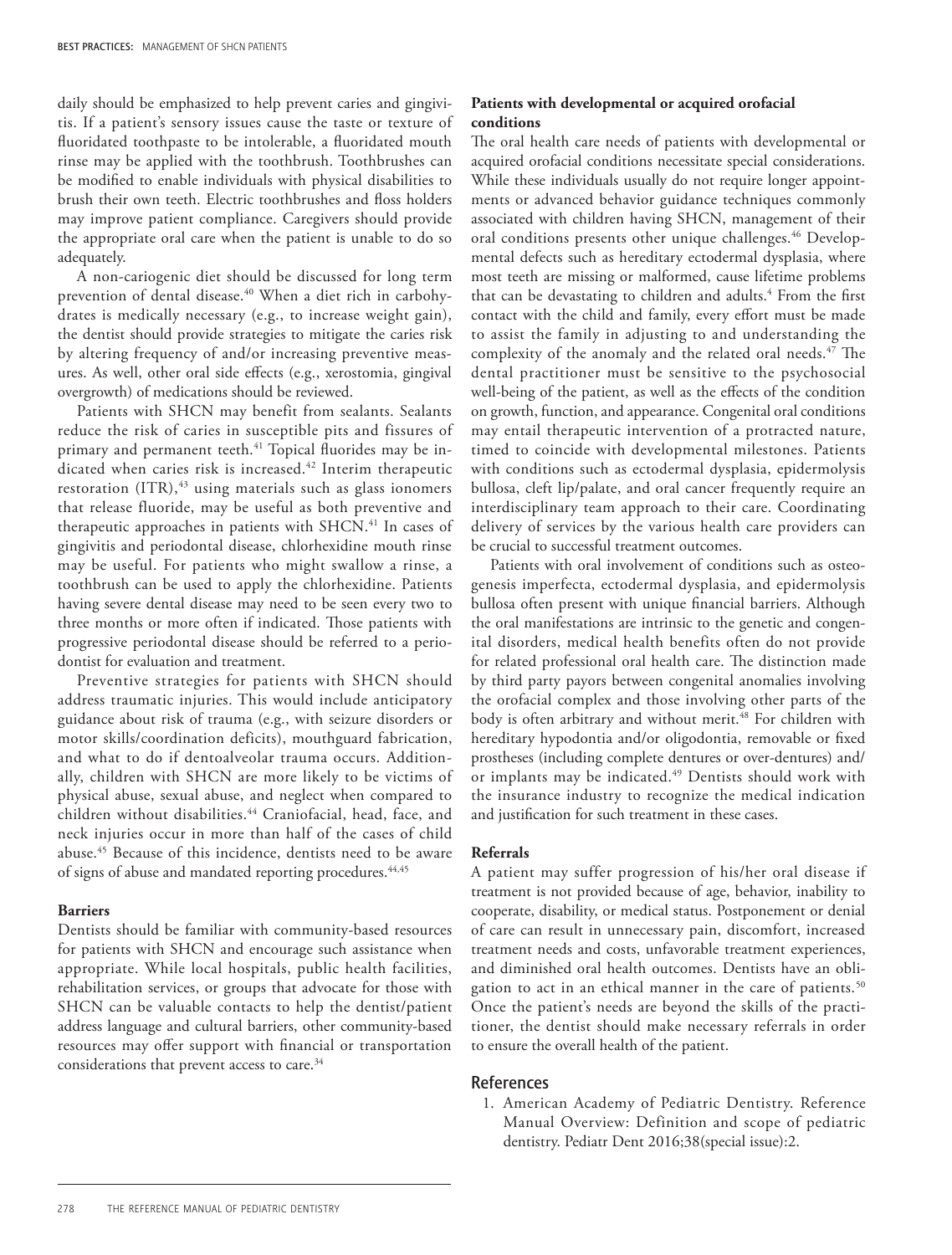- 2. American Academy of Pediatric Dentistry. Symposium on lifetime oral health care for patients with special needs. Pediatr Dent 2007;29(2):92-152.
- 3. American Academy of Pediatric Dentistry. Definition of special health care needs. Pediatr Dent 2016;38(special issue):16.
- 4. U.S. Department of Health and Human Services. Oral health in America: A report of the Surgeon General. Rockville, Md.: U.S. Department of Health and Human Services, National Institute of Dental and Craniofacial Research, National Institutes of Health; 2000.
- 5. Anders PL, Davis EL. Oral health of patients with intellectual disabilities: A systematic review. Spec Care Dentist 2010;30(3):110-7.
- 6. Lewis CW. Dental care and children with special health care needs: A population-based perspective. Acad Pediatr 2009;9(6):420-6.
- 7. Thikkurissy S, Lal S. Oral health burden in children with systemic disease. Dent Clin North Am 2009;53 (2):351-7, xi.
- 8. Charles JM. Dental care in children with developmental disabilities: attention deficit disorder, intellectual disabilities, and autism. J Dent Child 2010;77(2):84-91.
- 9. U.S. Census Bureau. Disability Characteristics. 2010 American Community Survey 1-Year Estimates S1810. Available at: "http://factfinder.census.gov/faces/table services/jsf/pages/productview.xhtml?pid=ACS\_14\_5YR\_ DP02&src=pt". Accessed July 15, 2016.
- 10. Newacheck PW, McManus M, Fox HB, Hung YY, Halfon N. Access to health care for children with special health care needs. Pediatrics 2000;105(4 Pt 1):760-6.
- 11. U.S. Department of Justice. Americans with Disabilities Act of 1990, as Amended. Available at: "http://www. ada.gov/publicat.htm". Accessed July 4, 2012.
- 12. Lewis C, Robertson AS, Phelps S. Unmet dental care needs among children with special health care needs: Implications for the medical home. Pediatrics 2005;116 (3):e426-31.
- 13. American Academy of Pediatrics, Committee on Child Health Financing. Scope of health care benefits for children from birth through age 21. Pediatrics 2012;129  $(1):185-9.$
- 14. Rouleau T, Harrington A, Brennan M, et al. Receipt of dental care barriers encountered by persons with disabilities. Spec Care Dentist 2011;31(2):63-7.
- 15. Nelson LP, Getzin A, Graham D, et al. Unmet dental needs and barriers to care for children with significant special health care needs. Pediatr Dent 2011;33(1):29-36.
- 16. Newacheck PW, Houtrow AJ, Romm DL, et al. The future of health insurance for children with special health care needs. Pediatrics 2009;123(5):e940-7.
- 17. Newacheck PW, Kim SE. A national profile of health care utilization and expenditures for children with special health care needs. Arch Pediatr Adolesc Med 2005;159  $(1):10-7.$
- 18. Chen AY, Newacheck PW. Insurance coverage and financial burden for families of children with special health care needs. Ambul Pediatr 2006;6(4):204-9.
- 19. Kenny MK. Oral health care in CSHCN: State Medicaid policy considerations. Pediatrics 2009;124(Suppl 4): S384-91.
- 20. Callahan ST, Cooper WO. Continuity of health insurance coverage among young adults with disabilities. Pediatrics 2007;119(6):1175-80.
- 21. Halfon N, Inkelas M, Wood D. Nonfinancial barriers to care for children and youth. Annu Rev Public Health 1995;16:447-72.
- 22. Shenkin JD, Davis MJ, Corbin SB. The oral health of special needs children: Dentistry's challenge to provide care. ASDC J Dent Child 2001;86(3):201-5.
- 23. Barnett ML. The oral-systemic disease connection. An update for the practicing dentist. J Am Dent Assoc 2006;137(suppl 10):5S-6S.
- 24. Peltier B. Psychological treatment of fearful and phobic special needs patients. Spec Care Dentist 2009;29(1): 51-7.
- 25. Nowak AJ, Casamassimo PS, Slayton RL. Facilitating the transition of patients with special health care needs from pediatric to adult oral health care. J Am Dent Assoc 2010;141(11):1351-6.
- 26. American Academy of Pediatric Dentistry. Policy on transitioning from a pediatric-centered to an adult-centered dental home for individuals with special health care needs. Pediatr Dent 2016;38(special issue):117-20.
- 27. Woldorf JW. Transitioning adolescents with special health care needs: Potential barriers and ethical conflicts. J Spec Pediatr Nurs 2007;12(1):53-5.
- 28. Casamassimo PS, Seale NS, Ruehs K. General dentists' perceptions of educational and treatment issues affecting access to care for children with special health care needs. J Dent Educ 2004;68(1):23-8.
- 29. American Dental Association Commission on Dental Accreditation. Clinical Sciences Standard 2-26 in Accreditation Standards for Dental Education Programs. Chicago, Ill. Available at: "http://www.ada.org/~/media/ CODA/Files/predoc.pdf?la=en". Accessed June 16, 2016.
- 30. Krause M, Vainio L, Zwetchkenbaum S, Inglehart MR. Dental education about patients with special needs: A survey of U.S. and Canadian dental schools. J Dent Educ 2010;74(11):1179-89.
- 31. Herdandez P, Ikkanda Z. Applied behavior analysis: Behavior management of children with autism spectrum disorder in dental environments. J Am Dent Assoc 2011; 142(3):281-7.
- 32. U.S. Department of Health and Human Services. Health Insurance Portability and Accountability Act (HIPAA). Available at: "http://www.hhs.gov/hipaa/for-professionals/ index.html". Accessed July 15, 2016.
- 33. American Academy of Pediatric Dentistry. Policy on dental home. Pediatr Dent 2016;38(special issue):25-6.